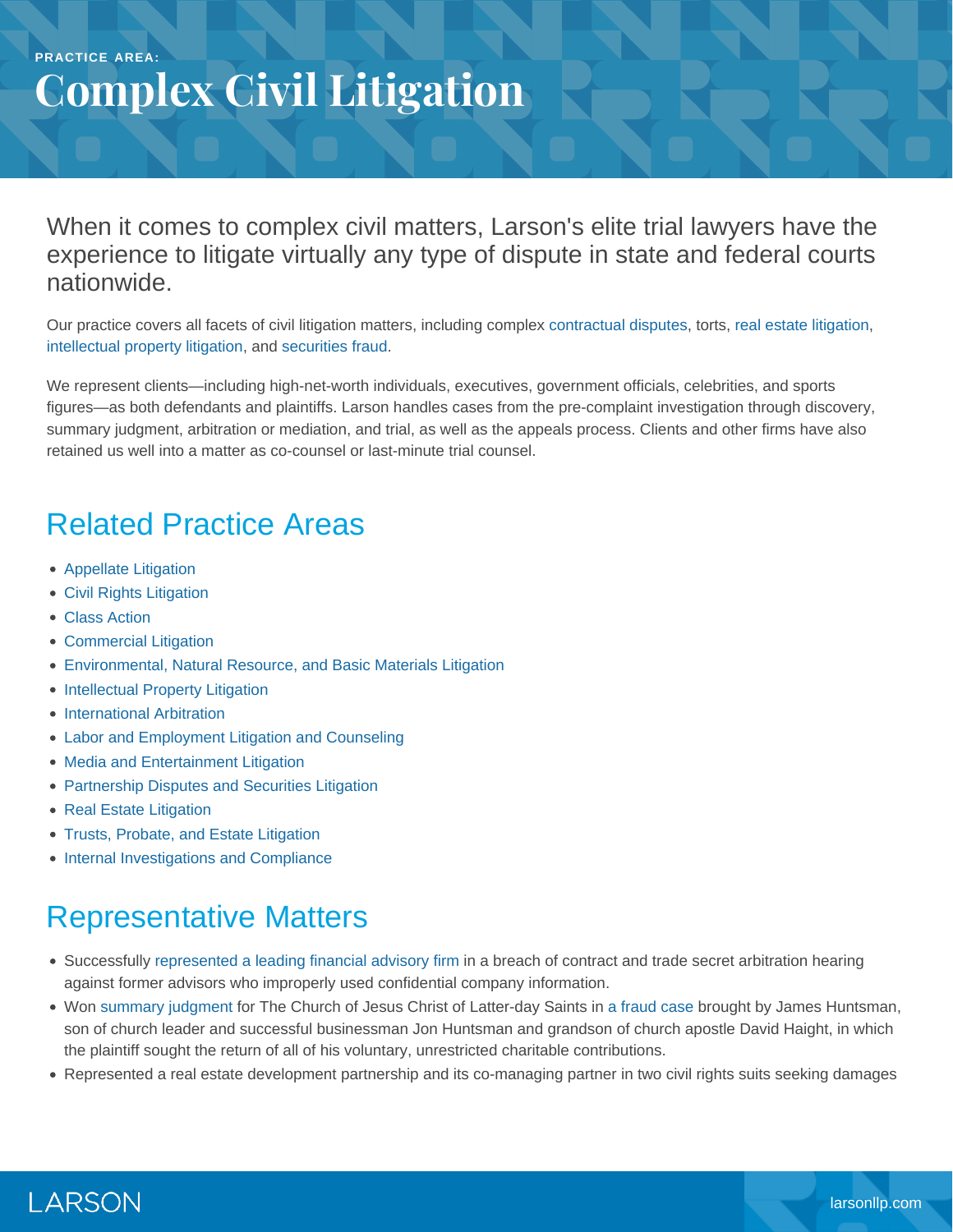against a Southern California county for its retaliatory investigation against the co-managing partner (for whom we [won](https://www.larsonllp.com/three-defendants-found-not-guilty-in-colonies-corruption-case/) [acquittal after a marathon 10-month jury trial](https://www.larsonllp.com/three-defendants-found-not-guilty-in-colonies-corruption-case/)), resulting in [a \\$65 million settlement](https://www.larsonllp.com/colonies-civil-rights-lawsuits-settle-for-65m/).

- Retained as trial counsel to represent investors in a class action against Snap Inc., which resulted in [a \\$154 million](https://www.larsonllp.com/snap-ipo-class-action-draws-to-a-triumphant-close/) [settlement](https://www.larsonllp.com/snap-ipo-class-action-draws-to-a-triumphant-close/) of all claims against the defendants.
- Served as trial counsel in the trial of lawsuit spanning 17 years regarding claims that the federal government mismanaged tribal assets, resulting in settlements of \$82 million and \$137 million for the Quapaw Nation and tribe members.
- Obtained settlements totaling more than \$40 million for the states of Arizona and Oklahoma in connection with their efforts to seek recovery following the Volkswagen AG emissions "Diesel Dupe" scandal.
- Obtained a complete dismissal of the City of Irvine from two high-profile class action lawsuits regarding the enforcement of anti-camping policies and adequacy of shelters within Orange County.
- Successfully defended Korbel Winery in a putative class action alleging that the winery's products contain arsenic and that the winery is required to warn customers about the arsenic in its wine, wherein the court sustained Korbel's demurrer without leave to amend.

### Complex Civil Litigation Team



**Kimberly Barreto**

ASSOCIATE [kbarreto@larsonllp.com](mailto:kbarreto@larsonllp.com)



**Jerry Behnke** PARTNER [jbehnke@larsonllp.com](mailto:jbehnke@larsonllp.com)



**Steven Bledsoe** PARTNER [sbledsoe@larsonllp.com](mailto:sbledsoe@larsonllp.com)







**Tyler Franklin** ASSOCIATE [ttessem@larsonllp.com](mailto:ttessem@larsonllp.com)



**Jonathan Gershon** ASSOCIATE [jgershon@larsonllp.com](mailto:jgershon@larsonllp.com)



**R.C. Harlan** PARTNER [rcharlan@larsonllp.com](mailto:rcharlan@larsonllp.com)



**Andrew Bedigian** ASSOCIATE [abedigian@larsonllp.com](mailto:abedigian@larsonllp.com)



**Bell** PARTNER [kbell@larsonllp.com](mailto:kbell@larsonllp.com)

**Koren**



**David Byrne** OF COUNSEL [dbyrne@larsonllp.com](mailto:dbyrne@larsonllp.com)



**Cooper ASSOCIATE** [jcooper@larsonllp.com](mailto:jcooper@larsonllp.com)



**Hannah Friedman** ASSOCIATE [hfriedman@larsonllp.com](mailto:hfriedman@larsonllp.com)



**Caroline Glennie-Smith** ASSOCIATE [cglennie-smith@larsonllp.com](mailto:cglennie-smith@larsonllp.com)



**Dana Howard** PARTNER [dhoward@larsonllp.com](mailto:dhoward@larsonllp.com)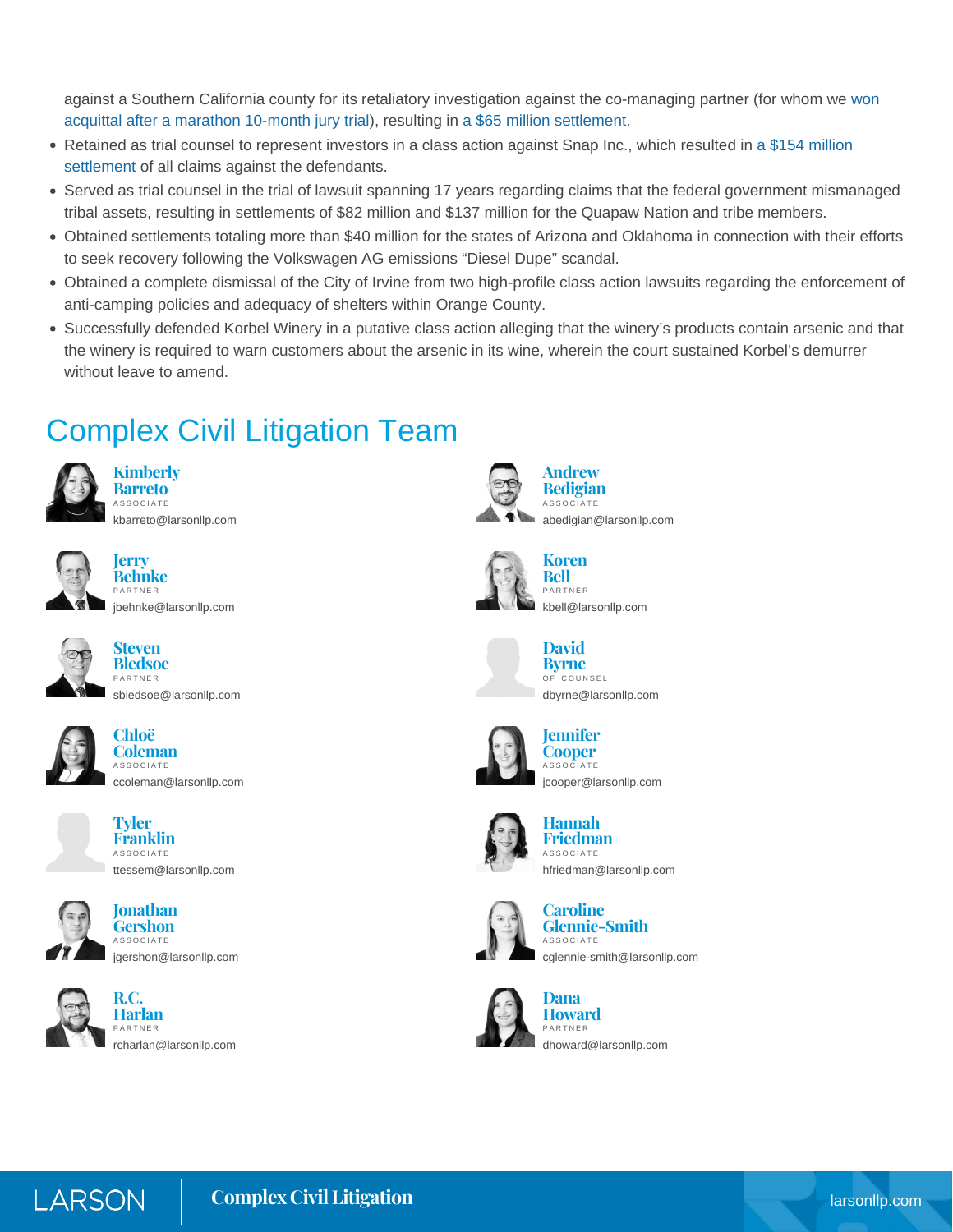



**Jodie Koo ASSOCIATE** [jkoo@larsonllp.com](mailto:jkoo@larsonllp.com)



**Stephen Larson** PARTNER [slarson@larsonllp.com](mailto:slarson@larsonllp.com)



**A. Alexander Lowder**





**Robert O'Brien** PARTNER EMERITUS [robrien@larsonllp.com](mailto:robrien@larsonllp.com)



**Jonathan Phillips** PARTNER [jphillips@larsonllp.com](mailto:jphillips@larsonllp.com)



**Mehrunisa Ranjha** ASSOCIATE [jyoon@larsonllp.com](mailto:jyoon@larsonllp.com)



**Rick Richmond** PARTNER [rrichmond@larsonllp.com](mailto:rrichmond@larsonllp.com)



**Anahit Sargsyan** ASSOCIATE [asargsyan@larsonllp.com](mailto:asargsyan@larsonllp.com)







**Troy**

[jwon@larsonllp.com](mailto:jwon@larsonllp.com)



**Nicole KimASSOCIATE** [nkim@larsonllp.com](mailto:nkim@larsonllp.com)



**Daniel Lahana** ASSOCIATE [dlahana@larsonllp.com](mailto:dlahana@larsonllp.com)





**Inga Ludewig** OF COUNSEL [iludewig@larsonllp.com](mailto:iludewig@larsonllp.com)



#### **Catherine Owens**

**ASSOCIATE** [cowens@larsonllp.com](mailto:cowens@larsonllp.com)



#### **Hilary Potashner**

PARTNER [hpotashner@larsonllp.com](mailto:hpotashner@larsonllp.com)



**Ranja Rasul** ASSOCIATE



**Paul Rigali** PARTNER [prigali@larsonllp.com](mailto:prigali@larsonllp.com)



**Scott Sommer** OF COUNSEL [ssommer@larsonllp.com](mailto:ssommer@larsonllp.com)



[jvaron@larsonllp.com](mailto:jvaron@larsonllp.com)